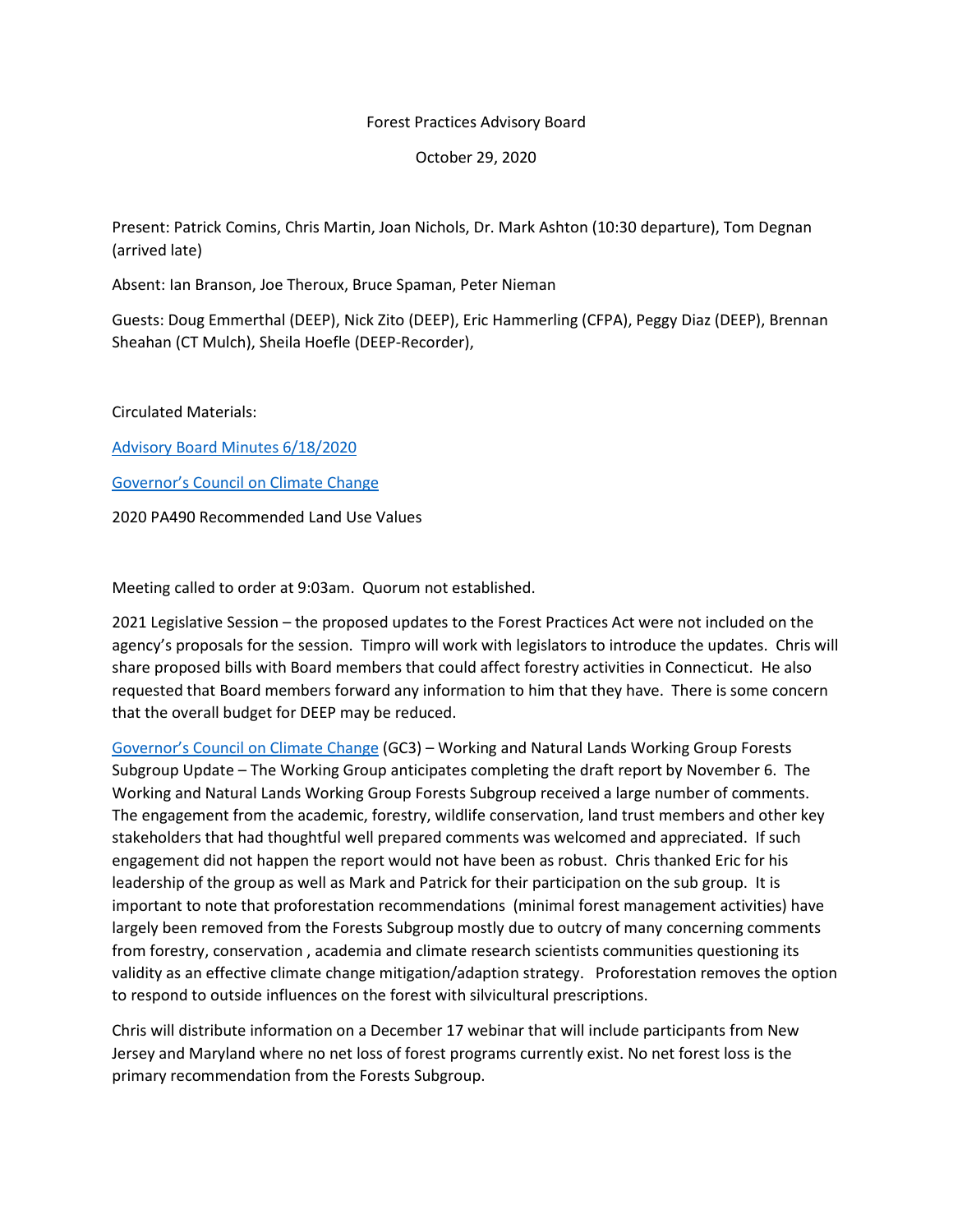Forest Action Plan Update – internal DEEP review of draft report is completed. Deputy Commissioner Mason Trumbull plans to use his marketing skills to promote the Forest Action Plan. The final draft will be ready for public review by November and is then due to the USDA Forest Service by the end of December.

Public Act 490 Forest Land Recommended Value five year update – Andrea Urbano, Service Forester, took the lead on this project. The value has increased since the 2015 reevaluation from \$240/acre to \$390/acre. The amount is influenced by the rate of tree growth versus the removal rate. The Farm Bureau will be publishing and update PA490 Guide thanks to a generous donation from several private donors.

COVID-19 updates – Impacts to the Forest Practices Program and CT Forest Practitioners – Executive orders extending the expiration dates for occupational licenses have expired. The extensions created a backlog of certifications that needed to be renewed. Practitioners were directed to contact Nick Zito on an individual basis if they are at risk of losing their license due to COVID-19 restrictions. Between April 1 and November 1 there were 171 certifications that were up for renewal. Forty-two practitioners did not renew their certification.

FPA Examinations and CEU's, future training opportunities – online exams have been conducted for all portions of the Forest Products Harvester and Supervising Forest Product Harvester certification levels and the first three sections of the Forester exam. The forest management section continues to be conducted in-person. Staff are hoping to move to an online submission option for all certification levels for annual reports as well as CEUs. Will need to determine how to administer verbal exams when requested.

Other forestry and forest products business impacts – an unpredicted real estate surge coupled with supply chain disruptions resulted in a lumber shortage. That seems to have resolved.

Proposed municipal regulations – Commissioner Dykes is currently reviewing the final version of Willington's proposed forest practice regulations. Haddam has started working on proposed regulations and has been directed to review the adopted regulations for Stafford and the proposed regulations for Willington.

FPA Enforcement Actions – Riendeaus and Person have maintained compliance with their consent orders; as is Guy Pelletier.

DoF Operations; Retirements and New Hires – Chris Donnelly has retired but continues to be engaged in the forestry community in Connecticut. His is actively involved with Yankee Division, SAF as well as working as an adjunct professor in the Arboriculture Program at UConn. Approval was given for refill of the urban forester position. The announcement was posted and has closed. The position was distributed widely anticipating a diverse applicant pool. Application review has started. David Beers has been hired as the western district Service Forester. Pre-harvest tours have been offered to the general public for timber sales before they are sent out to bid.

Nominations for Forest Practices Advisory Board Vacancies – two vacancies exist on the Board. Chris asked the board for nominations to refill positions. Board recommends Brennan Sheahan as the representative from the forest products industry. Recommendations for a representative from the general public are: Bob Askins, retired professor from Connecticut College; Chris Donnelly, retired DEEP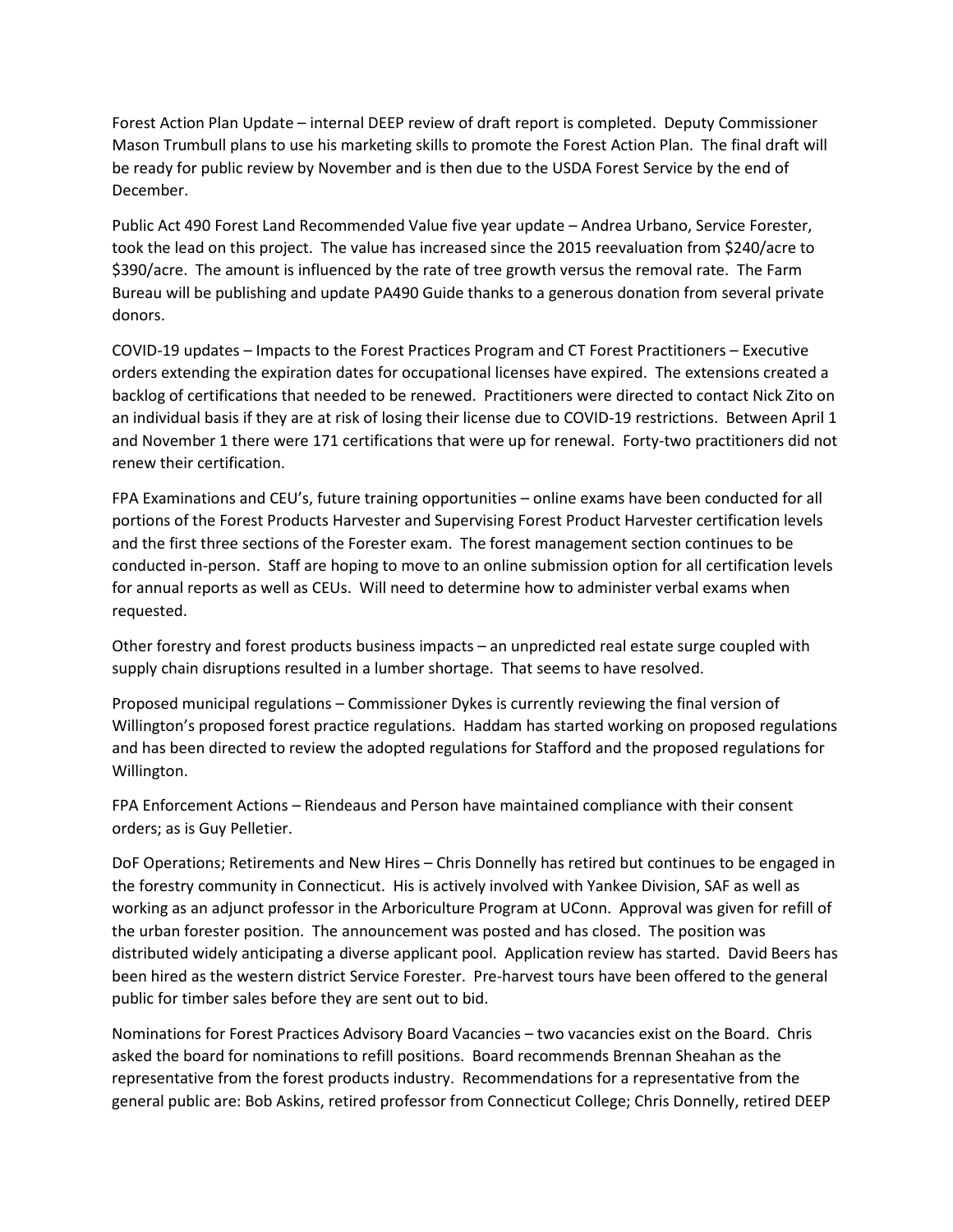Urban Forestry Coordinator; or Colleen Murphy-Dunning, Urban Resources Initiative. Chris to distribute a list of current board members with their appointment expiration date.

Other outstanding items –

No Markets No Management Grant included \$20,000 for practitioner training. DEEP Forestry staff to work with Timpro staff to develop training.

Meeting adjourned 10:52am.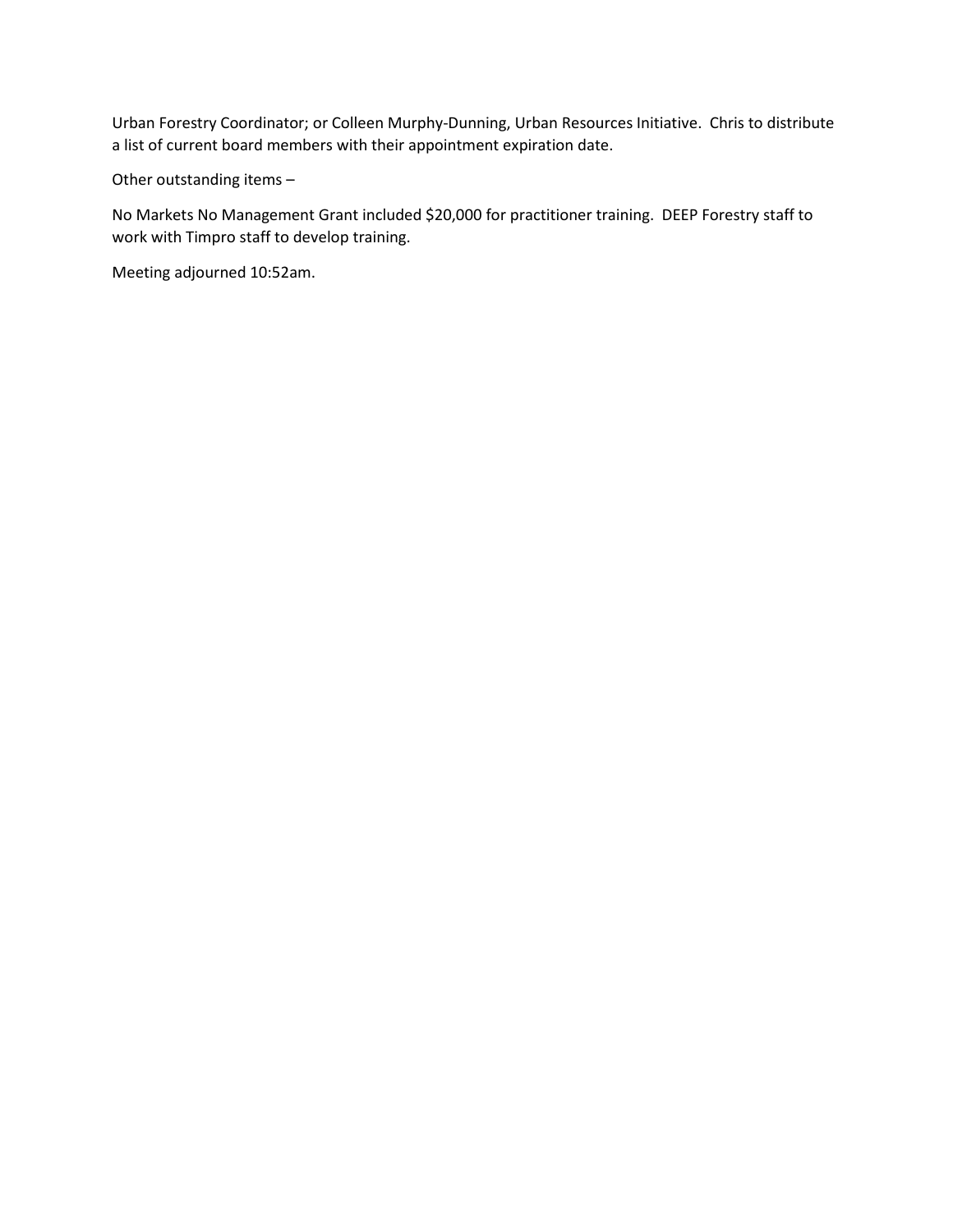

**STATE OF CONNECTICUT**

*OFFICE OF POLICY AND MANAGEMENT Intergovernmental Policy and Planning Division*

## **2020 RECOMMENDED LAND USE VALUES Effective October 1, 2020**

| <b>CATEGORY</b>                    | <b>STATE-WIDE</b> | <b>RIVER VALLEY</b> |
|------------------------------------|-------------------|---------------------|
| Tillable A                         | \$1,880           | \$2,530             |
| Tillable B                         | \$1,280           | \$1,810             |
| Tillable C                         | \$1,110           | \$1,690             |
| Tillable D                         | \$850             | \$1,170             |
| Orchard E                          | \$990             | \$990               |
| Pasture F                          | \$280             | \$280               |
| Swamp, Ledge<br>Scrub <sub>G</sub> | \$40              | \$40                |
| Woodland/Forest<br>Land            | \$390             | \$390               |

|               | <b>River Valley Municipalities</b> |                      |  |
|---------------|------------------------------------|----------------------|--|
| Bloomfield    | Glastonbury                        | South Windsor        |  |
| Cromwell      | Granby                             | Suffield             |  |
| East Granby   | Manchester                         | Vernon               |  |
| East Hartford | Portland                           | West Hartford        |  |
| East Windsor  | Rocky Hill                         | Wethersfield         |  |
| Ellington     | Simsbury                           | Windsor              |  |
| Enfield       | Somers                             | <b>Windsor Locks</b> |  |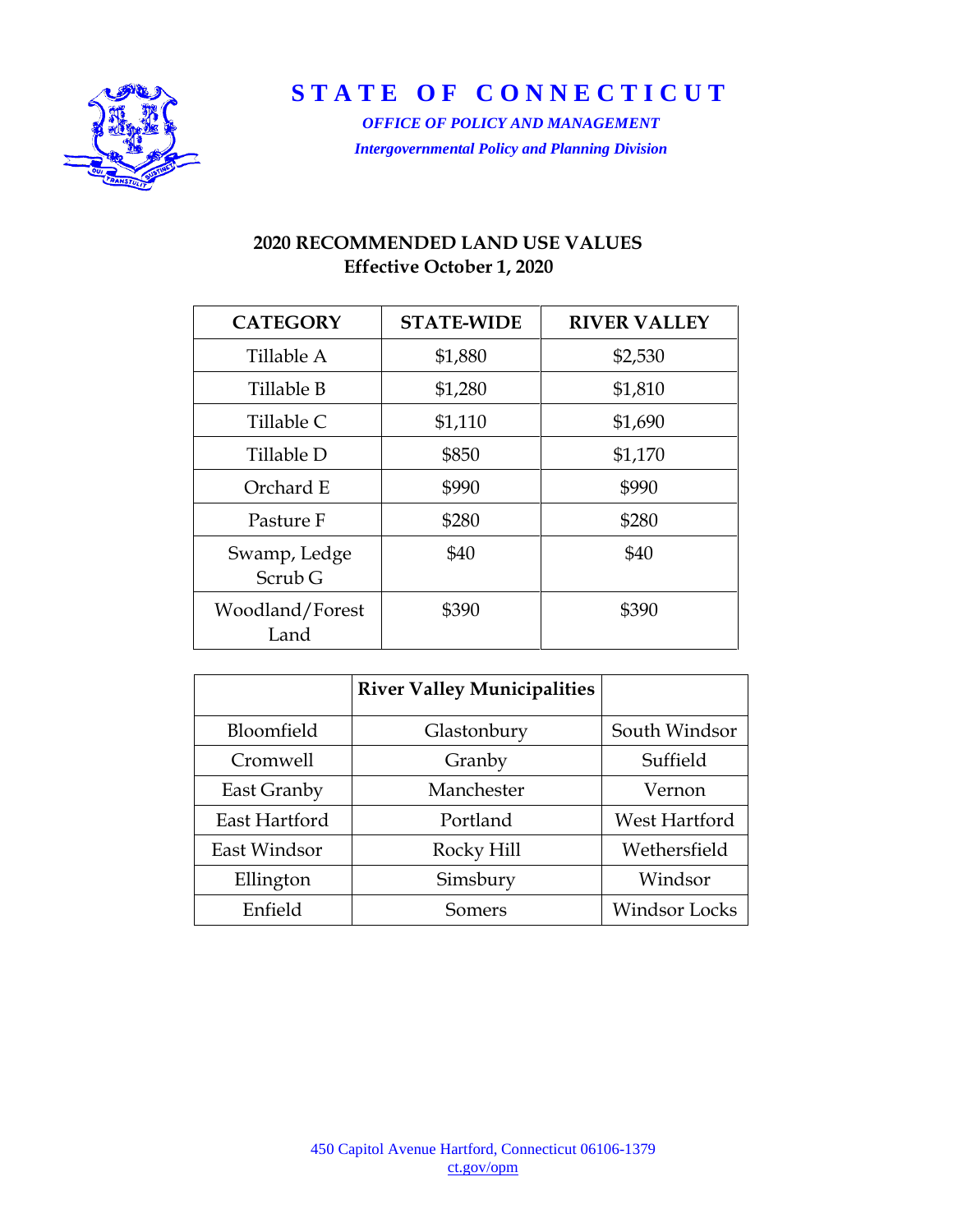| <b>Land Class</b><br>Number | <b>Land Class</b><br><b>Type</b> | Land<br>Description                                                                                         | Soils and<br>Limitations                                                                                               |  |
|-----------------------------|----------------------------------|-------------------------------------------------------------------------------------------------------------|------------------------------------------------------------------------------------------------------------------------|--|
| $\mathbf{1}$                | Tillable A                       | Excellent.<br>Shade tobacco, ball<br>and burlap<br>nursery, crop land.                                      | Light, well drained, sandy loams,<br>typically flat or level, no stones.                                               |  |
| $\overline{2}$              | Tillable B                       | Very Good.<br>Binder tobacco,<br>vegetables,<br>potatoes, crop<br>land.                                     | Light, well drained, sandy loams,<br>typically level to slightly rolling,<br>may have stones.                          |  |
| 3                           | Tillable C                       | Very Good to<br>Good. Quite level.<br>Corn silage, hay,<br>vegetables,<br>potatoes, crop<br>land.           | Moderate heavier soils, level to<br>rolling, may have stones.                                                          |  |
| $\overline{\mathbf{4}}$     | Tillable D                       | Good to Fair.<br>Moderate to<br>considerable slope.<br>Hay, corn silage,<br>rotation pasture,<br>crop land. | Heavier soils, may be sloped and<br>hilly, stones and seasonal wetness<br>may be limiting factors. Christmas<br>trees. |  |
| 5                           | Orchard                          | Fruit Orchard.<br>Well-maintained<br>trees for the<br>purpose of bearing<br>fruit.                          | May include grapes and berries.                                                                                        |  |
| 6                           | Pasture                          | Permanent Pasture,<br>not tilled, grazing<br>for livestock and<br>horses.                                   | May be heavier soils that are too<br>wet or stony to till for crops, may<br>be wooded area. Christmas trees.           |  |
| 7                           | Swamp, Ledge,<br>Scrub Lands     | Wasteland.<br>Wetlands, ledge<br>outcroppings.                                                              | Non-farmable areas that also<br>make up the farm unit.                                                                 |  |
| 8                           | Woodland,<br>Forest              | Woodland<br>associated with the<br>farm unit                                                                | Non-farmable areas that also<br>make up the farm unit.                                                                 |  |

## **CONNECTICUT LAND CLASSIFICATIONS**